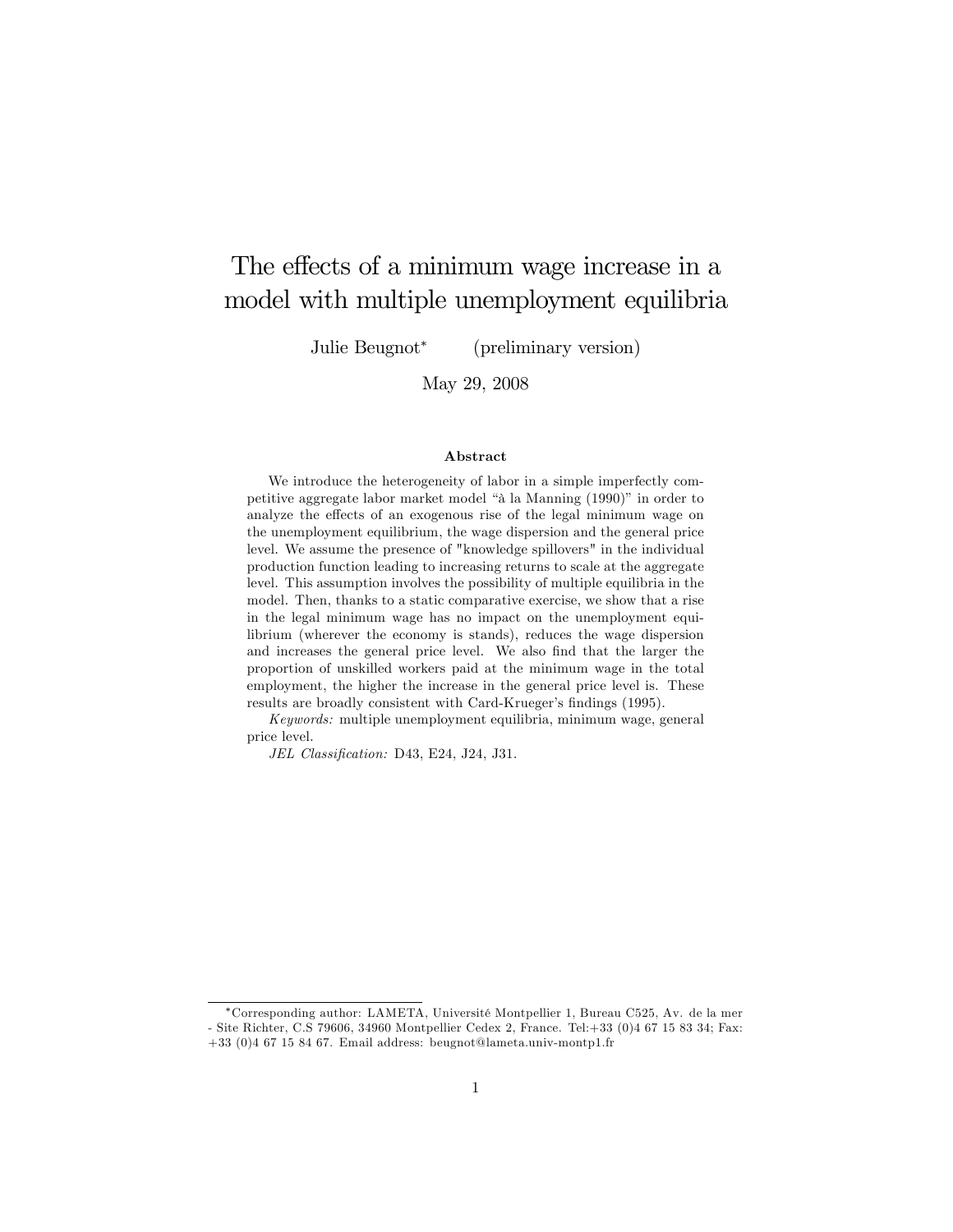## Introduction

The problem of minimum wage hikes has been actively discussed among economists. The primary goal of such government's intervention is to improve the welfare of low paid workers. However, many are those who think that an increase in the minimum wage leads also to employment losses for the workers at the bottom of the wage distribution as young workers or low-skilled workers. In their book, Card and Krueger (1995) argue that the data on the fast-food industry in U.S. states give no support to this idea. Machin and Manning (1994) analyze also the effect of the minimum wage cuts on employment in the U.K. and reach to the same conclusions. With these works, the debate has been revived as well in the academic area as in the political area.

At the theoretical level, the effect of minimum wage on employment has been analyzed especially with models like the efficiency wage model (Rebitzer and Taylor, 1995) or the monopsony model (Card and Krueger, 1995), i.e. models where the firm has a high power on wage determination. As mentioned by Cahuch and al. (2001), only few papers rely on models using wage bargaining with trade union; even though this way of wage determination appears as an important feature of labor markets. Furthermore, for several years, models with multiple equilibria have been used in order to explain the performance of labor markets. For example, Manning (1992) explains the British unemployment experience in the 1980s by the shift from one equilibrium to another.

According to these reports, the purpose of our paper is to examine the effects of minimum wage increase on labor market's performance in a multiple equilibria model where the wage negotiation takes place between a firm and a trade union. The model used in the paper is essentially the imperfectly competitive model of Manning (1990) in which we introduce the heterogeneity of labor and the presence of "knowledge spillovers" in the individual production technology. Indeed, considering two types of workers is essential when we want focus the analysis on the minimum wage, so the labor force employed by the firm consists of low-skilled workers who are paid at the minimum wage and high-skilled workers who are paid at a negotiated wage. In the Manning's model, the possibility of multiple equilibria is due to the presence of increasing returns to scale in the firm's production function, although this model's assumption has no strong theoretical justification. The assumption of the presence of "knowledge spillovers" is a convenient way to produce increasing returns to scale at the aggregate level while having constant returns to scale at the firm level. Indeed, for several years, knowledge has been considered as a fundamental source of increasing returns to scale and a determinant of the persistence of productivity and income differentials across economic agents of production (Romer, 1986). In our model, this "knowledge spillovers" pass by the average level of high-skilled labor employed in the economy due to the fact that the high-skilled labor is both the engine and the carrier of knowledge.

The paper is organized as follows. In the first section, we present the model (the price behavior of the Örm and the wage determination) and the general symmetric equilibrium. Then, we explain under which condition the economy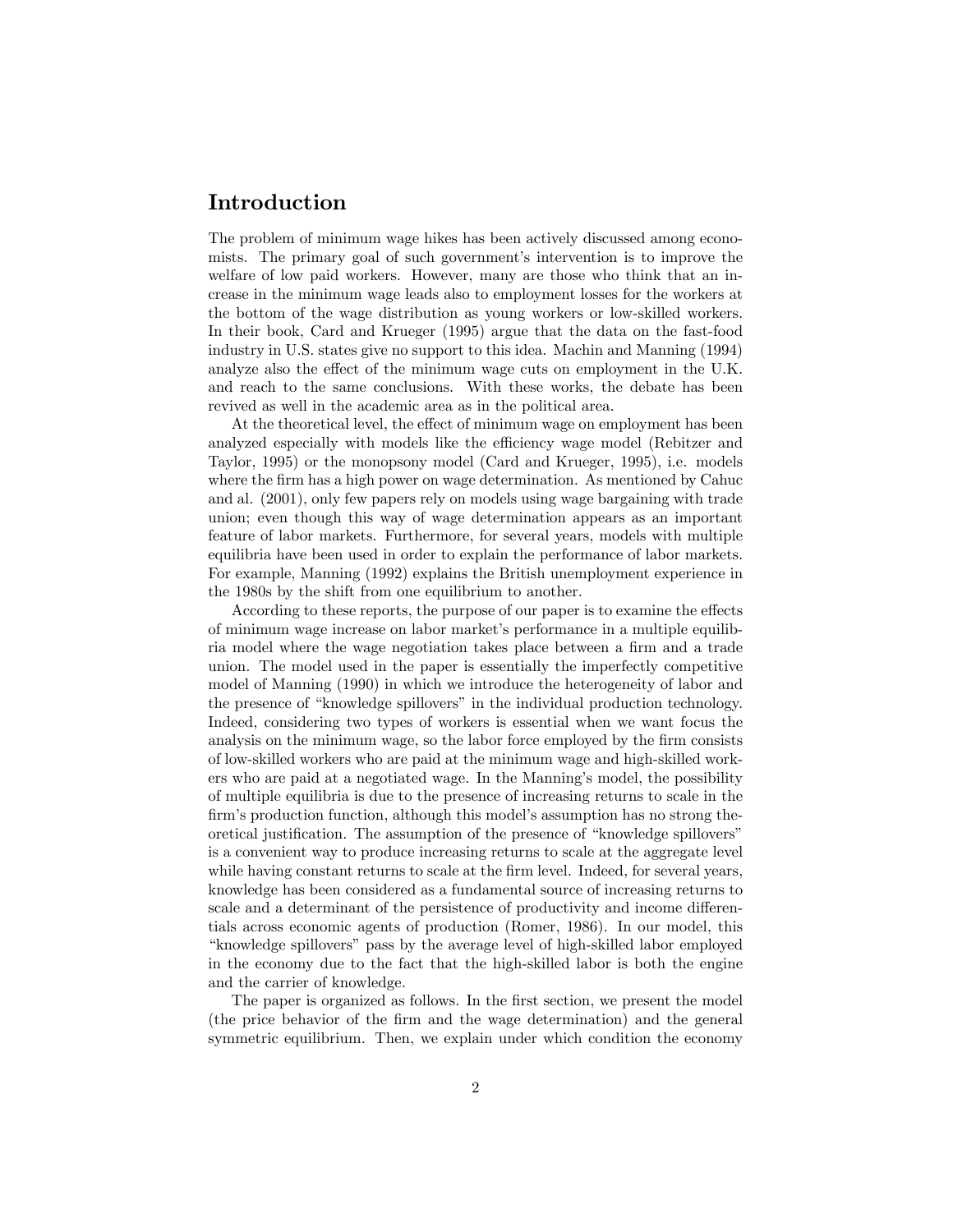exhibits multiple equilibria and we prove the existence of them. In a third section, we run a static comparative analysis and we show that a minimum wage increase has no effect on the unemployment equilibrium, increases general price level and reduces wage dispersion. Finally, we compare our findings with those of Card and Krueger (1995).

# 1 The model

We use the Manning's model (1990) broadly based on Layard-Nickell (1985,  $1986$ <sup>1</sup>, in which we introduce the heterogeneity of labor.

## 1.1 The price behavior of the firm and the demand of labor

The economy is made up of  $F$  identical imperfectly competitive firms and the firm i has a production function of the form<sup>2</sup>:

$$
y_i = An_{1i}^{\alpha} n_{2i}^{\beta} \qquad \text{with} \qquad \alpha + \beta = 1 \tag{1}
$$

where  $n_{1i}$  represents its employment of high-skilled labor,  $n_{2i}$  its employment

of low-skilled labor and  $A$  an efficiency parameter of labor taken as given by the firm  $i$  which is assumed to be a function of the average level of employment of high-skilled labor in the economy  $n_1$ :

$$
A = n_1^{\alpha \sigma} \tag{2}
$$

where  $\alpha \sigma > 0$  represents the size of the knowledge spillovers and  $\sigma > 0$  the

degree of externalities. Thus, we assume that the average level of high-skilled labor used in the economy affects the output of firms. Given the fact that knowledge is mainly produced and spread by high-skilled labor force, considering that the labor efficiency depends on the average use of it in the economy is a relevant assumption. Given  $\alpha + \beta = 1$ , we have constant returns to scale at the firm level.

We can write the firm  $i$ 's total demand of labor as:

$$
n_i = n_{1i} + n_{2i} \tag{3}
$$

Let  $\gamma_i = n_{2i}/n_i \in ]0;1[$  the proportion of low-skilled labor employment in the total employment for the firm i and  $\theta_i = w_{2i}/w_{1i} \in ]0;1[$  a measure of the wage dispersion between the high-skilled and low-skilled labor. The lower  $\theta_i$  is, the

<sup>&</sup>lt;sup>1</sup>Layard, R. and Nickell, S.J. (1985), "The cause of British unemployment", National Institute Economic Review, February, pp. 62-85.

Layard, R. and Nickell, S.J. (1986), "Unemployment in Britain", Economica, Vol. 53, pp. S121-70.

 $^{2}$ As in Manning (1990), the number of firm is assumed fixed and the capital is excluded for simplicity.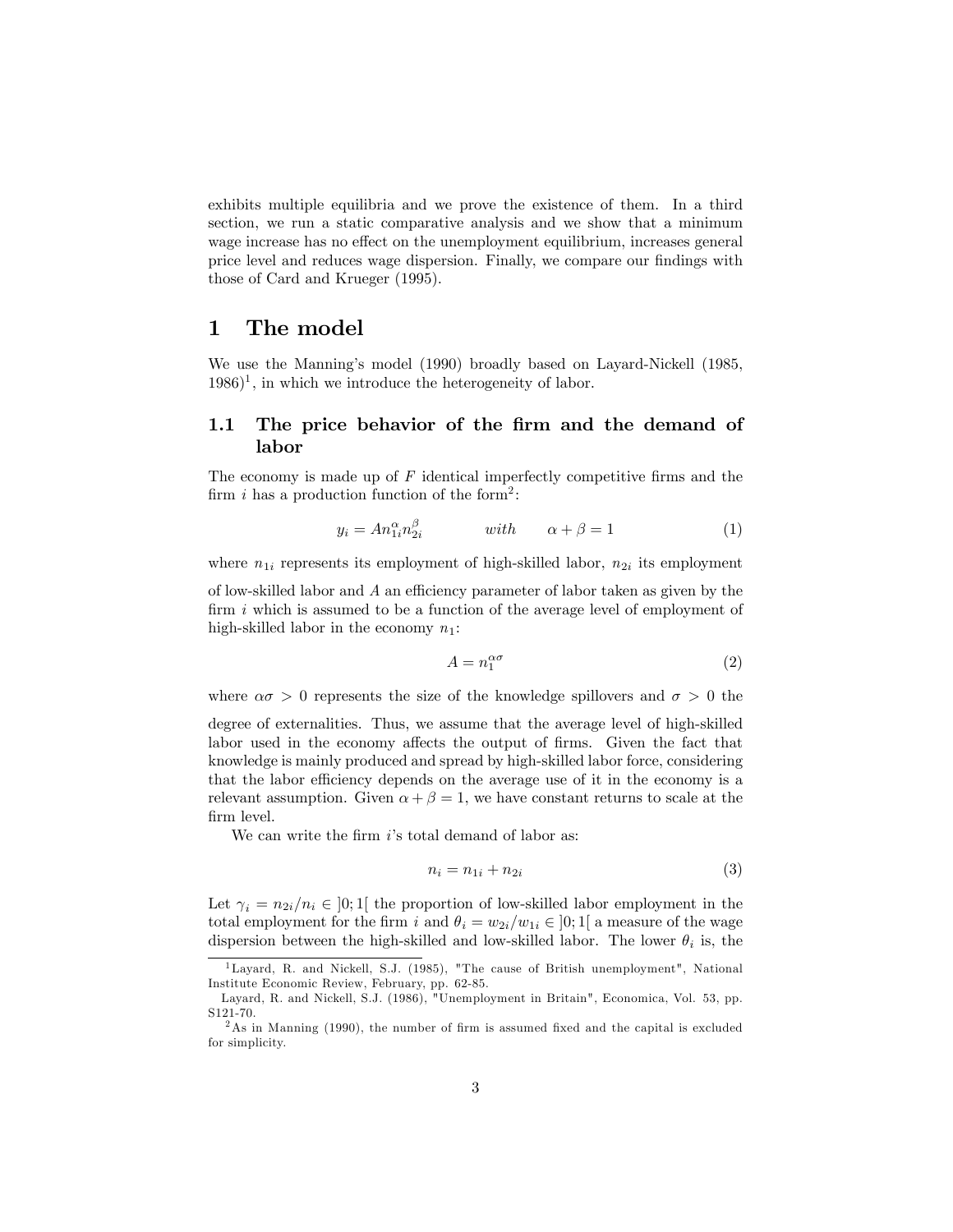larger the gap between the low-skilled worker's wage and high-skilled worker's wage is. Consequently, the total wage cost of the firm  $i$  can be written as a function of the high skilled worker's wage  $w_{1i}$ , the total labor demand and the two parameters defined above :

$$
w_i n_i = [1 + (\theta_i - 1) \gamma_i] w_{1i} n_i = C(\gamma_i, \theta_i) w_{1i} n_i , C(\gamma_i, \theta_i) \in ]0; 1[
$$
 (4)

and the production of the firm i as a function of  $n_i$  and  $\gamma_i$ :

$$
y_i = AB(\gamma_i)n_i \qquad \text{where} \qquad B(\gamma_i) = (1 - \gamma_i)^{\alpha} \gamma_i^{\beta} \qquad (5)
$$

The demand of the firm  $i$ 's output is assumed to be given by:

$$
y_i^d = (Y^d/F) (p_i/P)^{-s}, \t s > 1
$$
 (6)

where  $Y^d$  is the total aggregate demand,  $p_i$  the firm is price, P the general price level and s the demand elasticity in the good produced by the firm  $i^3$ .

The real profit of the firm  $i$  can be written as:

$$
\pi_i/P = (p_i/P) y_i - C(\gamma_i, \theta_i)(w_{1i}/P)n_i \tag{7}
$$

Each firm *i* chooses  $p_i$  in order to maximize its real profit. We assume also that it treats the real wage of high-skilled workers as given, produces exactly the amount of demanded product and supposes that it is too small to affect the aggregate price level and the average employment of high-skilled workers. Thus, it solves the following program:

$$
Max \npi_i/P \ns.t \n y_i = AB(\gamma_i)n_i \n y_i^d = (Y^d/F) (p_i/P)^{-s} \n y_i = y_i^d \n w_{1i}/P \quad given
$$

The first order condition of this program gives us the following partial equilibrium pricing equation:

$$
(p_i/P) = \left(\frac{s}{s-1}\right) \frac{C(\gamma_i, \theta_i)}{AB(\gamma_i)} \left(\frac{w_{1i}}{P}\right)
$$
 (8)

Thus, we can see that the price fixed by the firm is an increasing function of labor cost. Then, we use the equations  $(5)$  and  $(6)$  in  $(8)$  to obtain an employment equation corresponding at the labor demand of the firm  $i$ :

$$
n_i^* = \left[ \left( \frac{s}{s-1} \right) C(\gamma_i, \theta_i) \right]^{-s} \left[ B(\gamma_i) \right]^{s-1} \left( Y^d / F \right) \left( \frac{w_{1i}}{P} \right)^{-s} \tag{9}
$$

It is downward sloping curve in the high-skilled labor real wage-employment space. Thus, it has the common features found in the literature.

 $\frac{3 \text{ This specification of the demand function is derived from CES preferences (see Blanchard) }$ and Kiyotaki (1987), and Julien and Sanz (2007) for detailed calculations).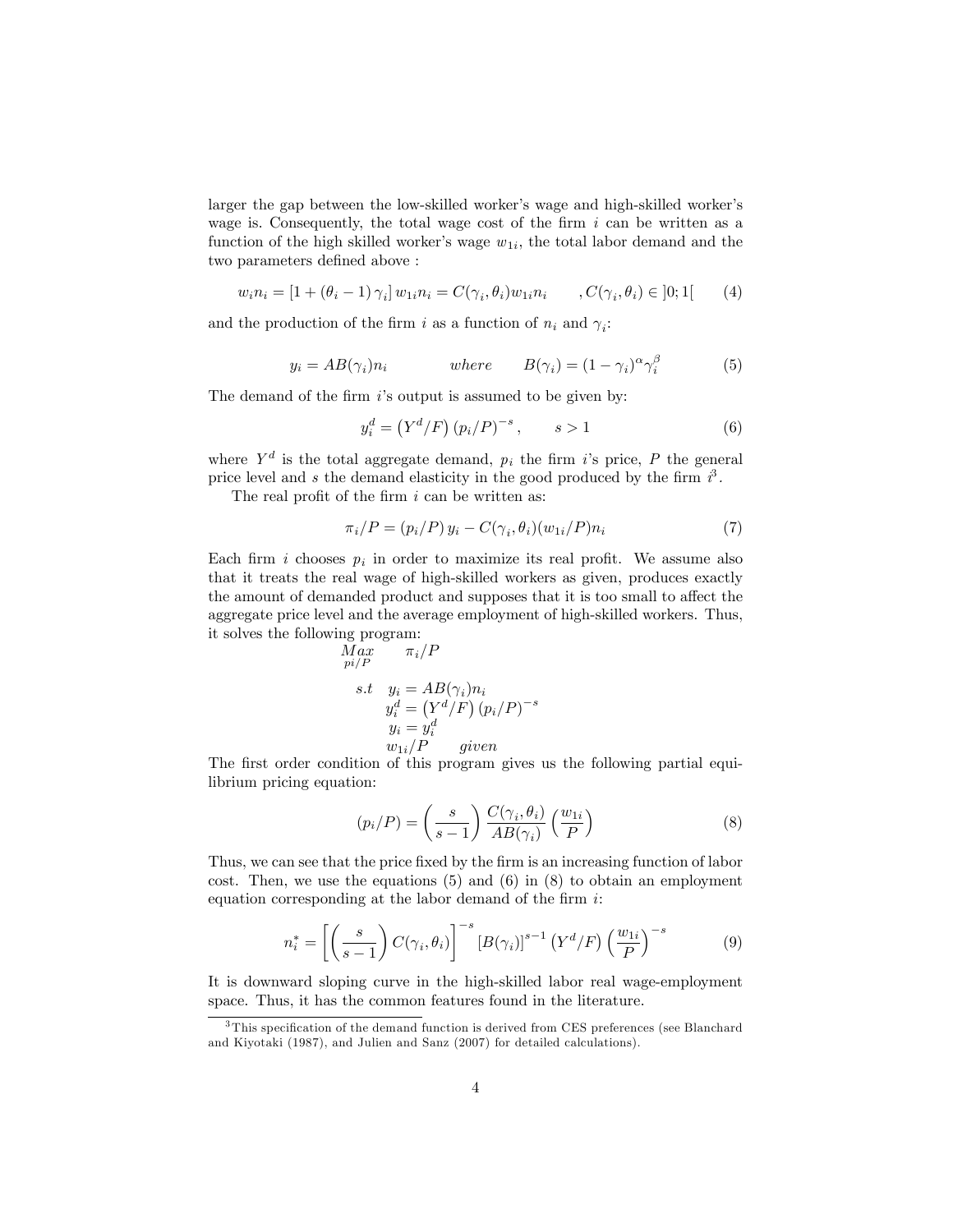### 1.2 The wage determination at the firm level

The wage negotiation is decentralized. The low-skilled labor wage corresponds to the legal minimum wage. It is Öxed by law and not negotiated between the firm and the trade union. The negotiation concerns just the high-skilled labor wage  $w_{1i}$ .

The trade union has no insider's behavior. It takes into account the welfare of all employees in the Örm even the low-skilled employees for which the wage is fixed exogenously. Its utility function is given by:

$$
V(w_i/P, n_i) = \left[ \left( \frac{w_i}{P} \right) - w_R \right] n_i
$$
  
= 
$$
\left[ C(\gamma_i, \theta_i) \left( \frac{w_{1i}}{P} \right) - w_R \right] n_i
$$
 (10)

where  $w_R$  is the reservation wage which is exogenous at the firm level. The firm utility is represented by its real profits.

The high-skilled labor wage is negotiated in order to solve the following Nash bargaining program:

$$
Max_{(w_{1i}/P)} \qquad [\pi_i/P]^{(1-\rho)} \left[ \left\{ C(\gamma_i, \theta_i) \left( \frac{w_{1i}}{P} \right) - w_R \right\} n_i \right]^{\rho}
$$
  
s.t 
$$
n_i = n_i^*
$$
  

$$
w_R \quad given
$$

Where  $\rho(1 - \rho) \in ]0; 1]$  represents the negotiation power of the union (of the firm). The first order condition of this program give us the high-skilled labor real wage that results from this negotiation:

$$
\left(\frac{w_{1i}}{P}\right) = \frac{\chi(\rho, s)}{C(\gamma_i, \theta_i)} w_R \qquad with \ \chi(\rho, s) = \left(\frac{\rho}{s - 1}\right) + 1 \ge 1 \tag{11}
$$

Where  $\chi$  is the mark-up. This wage equation is traditional and says that the real wage is marked-up over the reservation wage. We now turn to the general equilibrium of this economy.

## 1.3 The general equilibrium

At the general symmetric equilibrium, all the firms are identical. Thus, we have  $p_i = P$ ,  $w_{1i} = w_1$ ,  $n_{1i} = n_1$ ,  $n_{2i} = n_2$ ,  $n_i = n$ ,  $y_i = y = Y/F = Y^d/F$ ...

The aggregate production becomes:

$$
Y = Fy = F(1 - \gamma)^{\alpha(1+\sigma)} \gamma^{\beta} n^{(1+\alpha\sigma)} \tag{12}
$$

At the aggregate level, we have increasing returns to scale of labor whatever the size of knowledge spillovers in the economy. These increasing returns to scale are completely external to the Örm but internal to the economy. In our case, they are created by the high-skilled labor employment of other firms. Thus, we have introduced strategic complementarities between firms in the form of a positive high-skilled labor externality.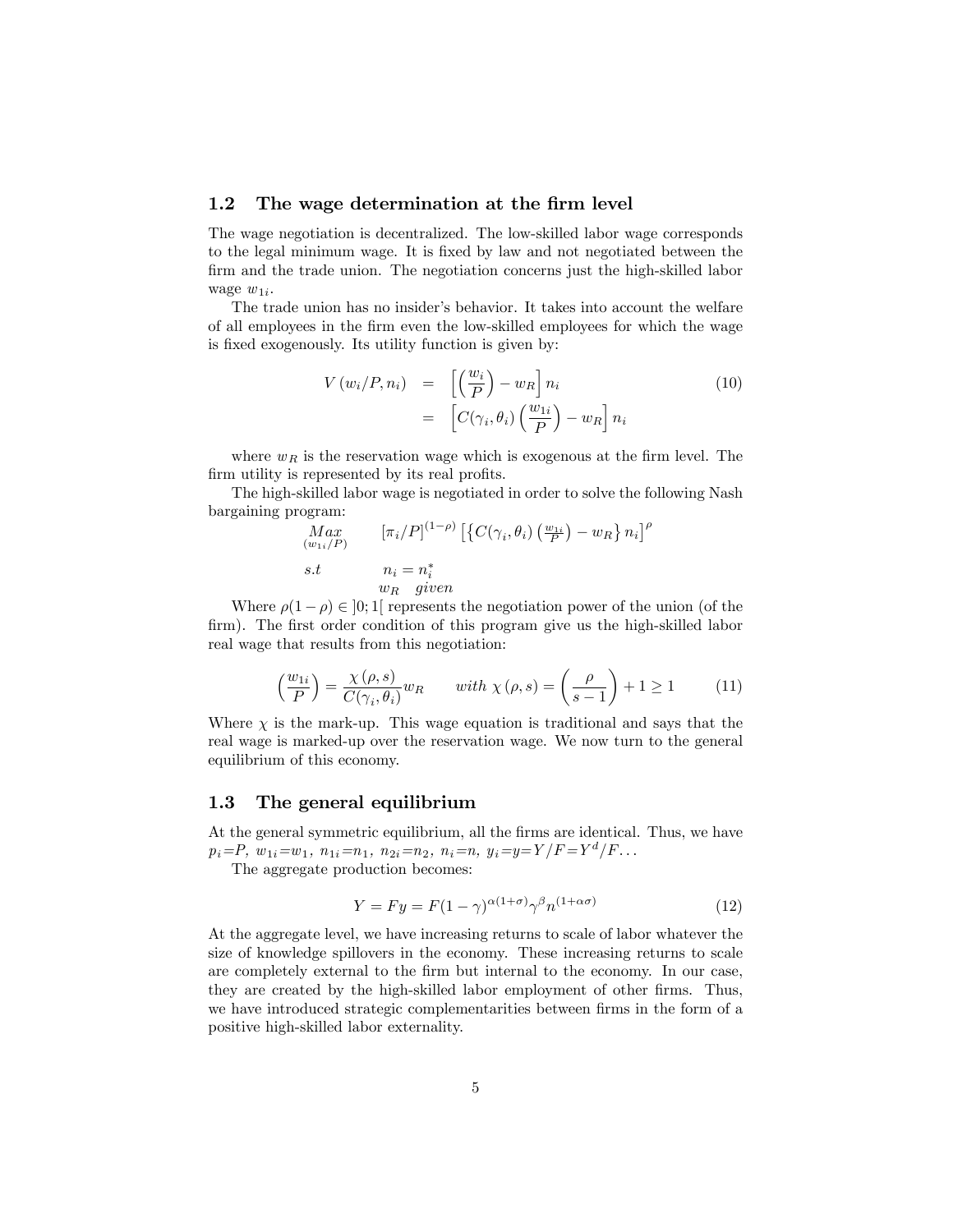Given the definition of unemployment rate  $u = 1 - (Fn/\overline{N})$  where  $\overline{N}$  represents the total active population in the economy, we insert (12) in (9) and we obtain the aggregate pricing equation (PS for price setting) which relates the aggregate real wage of high-skilled labor to the unemployment rate u and other variables:

$$
\left(\frac{w_1}{P}\right)_{PS} = \frac{\left[(1-u)\overline{N}/F\right]^{\alpha\sigma}}{\frac{s}{s-1}\frac{C(\gamma,\theta)}{(1-\gamma)^{\alpha(1+\sigma)}\gamma^{\beta}}}
$$
(13)

In order to determine the aggregate real wage equation, we need to model the reservation wage which is exogenous at the firm level. A convenient specification of it can be:

$$
w_R = u(B/P) + (1 - u)(w/P)
$$
  
=  $u(B/P) + (1 - u)C(\gamma, \theta)(w_1/P)$  (14)

Where u is the unemployment rate and  $B/P$  the real unemployment allocations which are assumed to be the same for all the workers and lower than minimum wage. We introduce  $(14)$  in  $(11)$  and we obtain the following aggregate real wage equation (WS for wage setting) which relates the real high-skilled labor wage to the unemployment rate and exogenous variables as the real unemployment allocations:

$$
\left(\frac{w_1}{P}\right)_{WS} = \frac{\chi(\rho, s) \left(B/P\right) u}{\left[1 - \chi(\rho, s) \left(1 - u\right)\right] C(\gamma, \theta)}\tag{15}
$$

We can see that this expression admits a vertical asymptote in the space  $(u, \frac{w_1}{R})$  $\frac{w_1}{P}$ ) when the unemployment rate gets close to  $\underline{u} = \frac{\chi(\rho, s) - 1}{\chi(\rho, s)}$  $\frac{\overline{y(s)}}{\chi(\rho,s)}$  < 1. This implies an inferior bound to the definition interval of the unemployment rate. We see that the larger the mark-up on the reservation wage, the higher the inferior bound of unemployment rate is.

# 2 Multiple equilibria

In order to show the existence of multiple equilibria in this economy, we first analyze the properties and shape of both aggregate equations. Secondly, we show graphically the different possible cases. Then, we prove the existence of multiple unemployment equilibria.

## 2.1 Equation's properties

For both equilibrium equations we calculate the first and second order derivatives to determine their shape, and theirs limits towards the bounds of the unemployment rate's definition interval.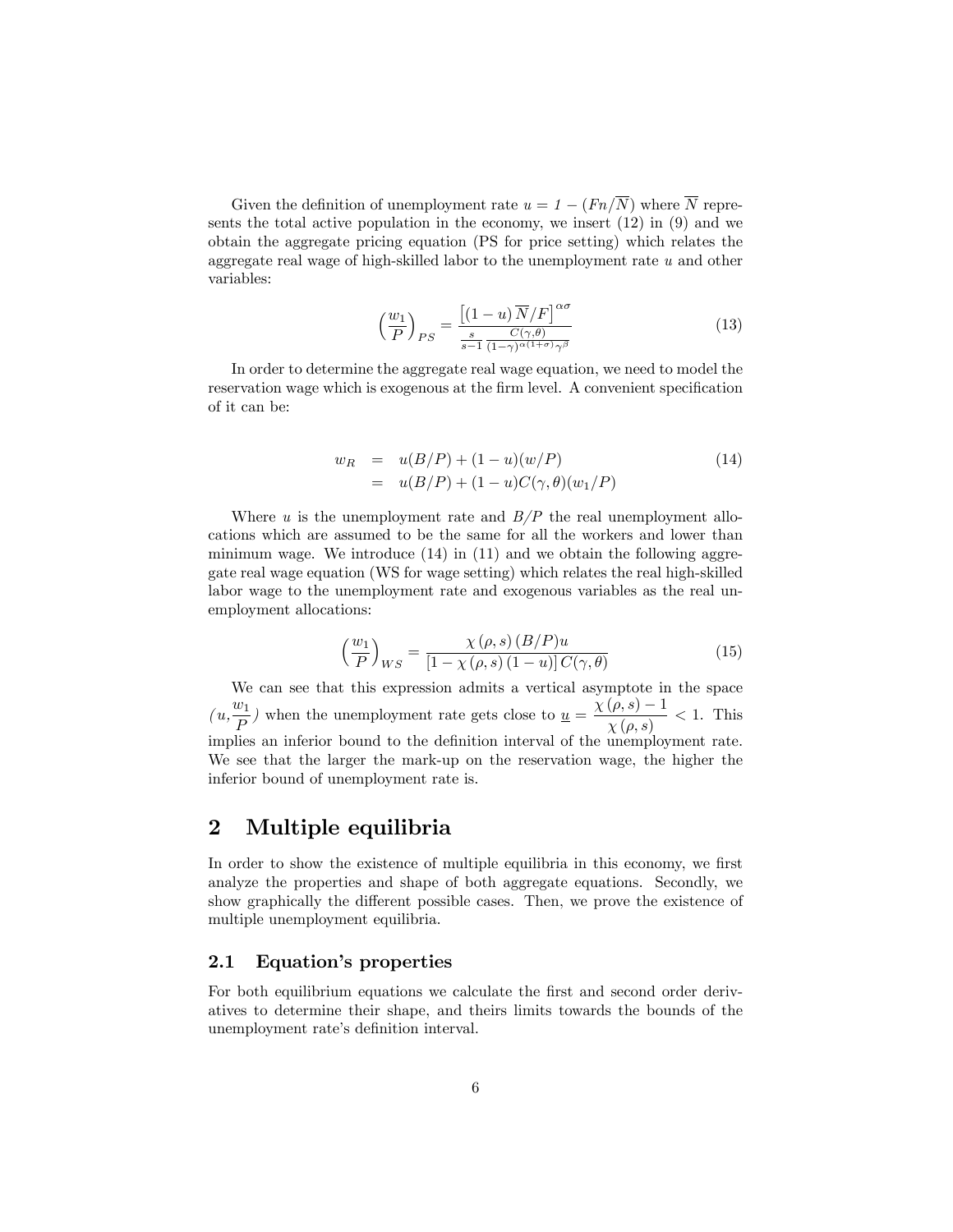### 2.1.1 The aggregate pricing equation

The first and second order derivatives of the aggregate pricing equation give us:

$$
\frac{\partial \left(\frac{w_1}{P}\right)_{PS}}{\partial u} = \left(-\alpha \sigma\right) \frac{\left(\overline{N}/F\right)^{\alpha \sigma}}{\frac{s}{s-1} \frac{C(\gamma,\theta)}{\left(1-\gamma\right)^{\alpha(1+\sigma)} \gamma^{\beta}}}\left(1-u\right)^{(\alpha \sigma-1)}\tag{16}
$$

$$
\frac{\partial^2 \left(\frac{w_1}{P}\right)_{PS}}{\partial u^2} = (-\alpha \sigma)(1 - \alpha \sigma) \frac{(\overline{N}/F)^{\alpha \sigma}}{\frac{s}{s-1} \frac{C(\gamma, \theta)}{(1-\gamma)^{\alpha(1+\sigma)}\gamma^\beta}} (1-u)^{(\alpha \sigma - 2)} \tag{17}
$$

Proposition 1 The aggregate pricing curve is always downward sloping in the space  $(u, \frac{w_1}{R})$  $\frac{dP}{dP}$ ) whatever the size of the knowledge spillovers in the economy. If  $\alpha\sigma \in ]0;1[$  ( $\alpha\sigma = 1$ ), the aggregate pricing curve is concave (linear) in the space  $(u, \frac{w_1}{P})$ ; but if  $\alpha\sigma > 1$  it is convex in the space  $(u, \frac{w_1}{P})$ .  $\frac{p}{P}$ ).

**Proof.** We verify that the expression (16) is always negative when  $\alpha \sigma > 0$ , and the expression (17) is negative (null, positive) when  $\alpha \sigma \in [0; 1]$  ( $\alpha \sigma = 1$ ,  $\alpha \sigma > 1$ ).

Now, we investigate the limits towards the bounds of the definition interval of the unemployment rate. We have:

$$
\lim_{u \to \underline{u}^{+}} \left(\frac{w_1}{P}\right)_{PS} \to \left(\frac{\overline{N}/F}{\chi(\rho, s)}\right)^{\alpha \sigma} \left[\frac{s}{s - 1} \frac{C(\gamma, \theta)}{(1 - \gamma)^{\alpha(1 + \sigma)} \gamma^{\beta}}\right]^{-1} > 0
$$
  

$$
\lim_{u \to 1^{-}} \left(\frac{w_1}{P}\right)_{PS} \to 0.
$$

 $\frac{u}{u+1}$  (P  $/_{PS}$  )<br>which remains true whatever the size of knowledge spillovers in the economy

#### 2.1.2 The aggregate wage equation

The first and second order derivatives of the aggregate wage equation give us:

$$
\frac{\partial \left(\frac{w_1}{P}\right)_{WS}}{\partial u} = \frac{\left[1 - \chi\left(\rho, s\right)\right]}{\left[1 - \chi\left(\rho, s\right)\left(1 - u\right)\right] u} \left(\frac{w_1}{P}\right)_{WS} \tag{18}
$$

$$
\frac{\partial^2 \left(\frac{w_1}{P}\right)_{WS}}{\partial u^2} = \frac{-2\chi\left(\rho, s\right)}{\left[1 - \chi\left(\rho, s\right)\left(1 - u\right)\right]} \frac{\partial \left(\frac{w_1}{P}\right)_{WS}}{\partial u} \tag{19}
$$

**Proposition 2** Since  $\chi(\rho, s) > 1$  and  $u \in \underline{u}$ ; 1, the aggregate wage curve is downward sloping and convex in the space  $(u, \frac{\overline{w}_1}{R})$  $\frac{1}{P}$ ) whatever the size of the knowledge spillovers in the economy.

**Proof.** We verify that the expression (18) is always negative and the expression (19) is always positive since  $\chi(\rho, s) > 1$  and  $u \in [u; 1]$ .

For its limit's calculations, the size of knowledge spillovers has no effect. We find that: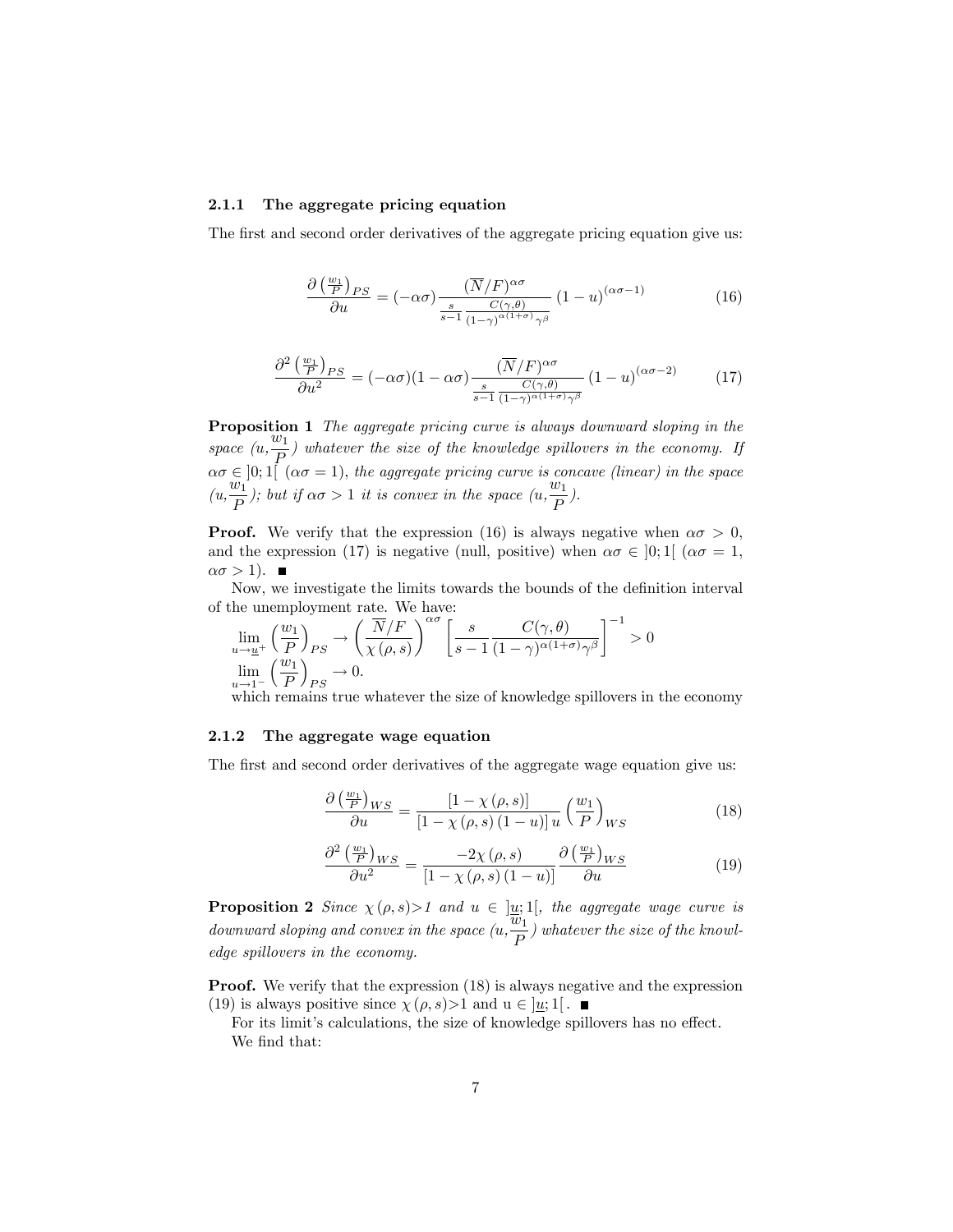$$
\lim_{u \to \underline{u}^+} \left(\frac{w_1}{P}\right)_{WS} \to +\infty \quad and \quad \lim_{u \to 1^-} \left(\frac{w_1}{P}\right)_{WS} \to \frac{\chi(\rho, s)(B/P)}{C(\gamma, \theta)} > 0.
$$

Thus, we have the following interesting result for the position of the two curves when u gets close to the bounds of it definition interval:

- When  $u \to \underline{u}^+, \left(\frac{w_1}{P}\right)$ P  $\overline{ }$  $_{PS} < \left(\frac{w_1}{P}\right)$ P  $\overline{\phantom{0}}$ : the PS curve is below the WS curve.
- When  $u \to 1^-$ ,  $\left(\frac{w_1}{P}\right)$ P  $\overline{ }$  $_{PS} < \left(\frac{w_1}{P}\right)$ P  $\overline{ }$ : the PS curve is below the WS curve.

## 2.2 The different possible cases

Following the shape and limits of the curves towards the bounds of the definition interval of the unemployment rate, we can conclude that three different cases can occur in our model according to the size of the knowledge spillovers in the economy. In the three cases, the aggregate pricing curve stands always below the aggregate wage curve as we get close to the bounds of the definition interval. These different cases can be graphically represented in this way:

• If  $\alpha \sigma \in ]0;1[$  : Diagram 1



• If  $\alpha \sigma = 1$ : Diagram 2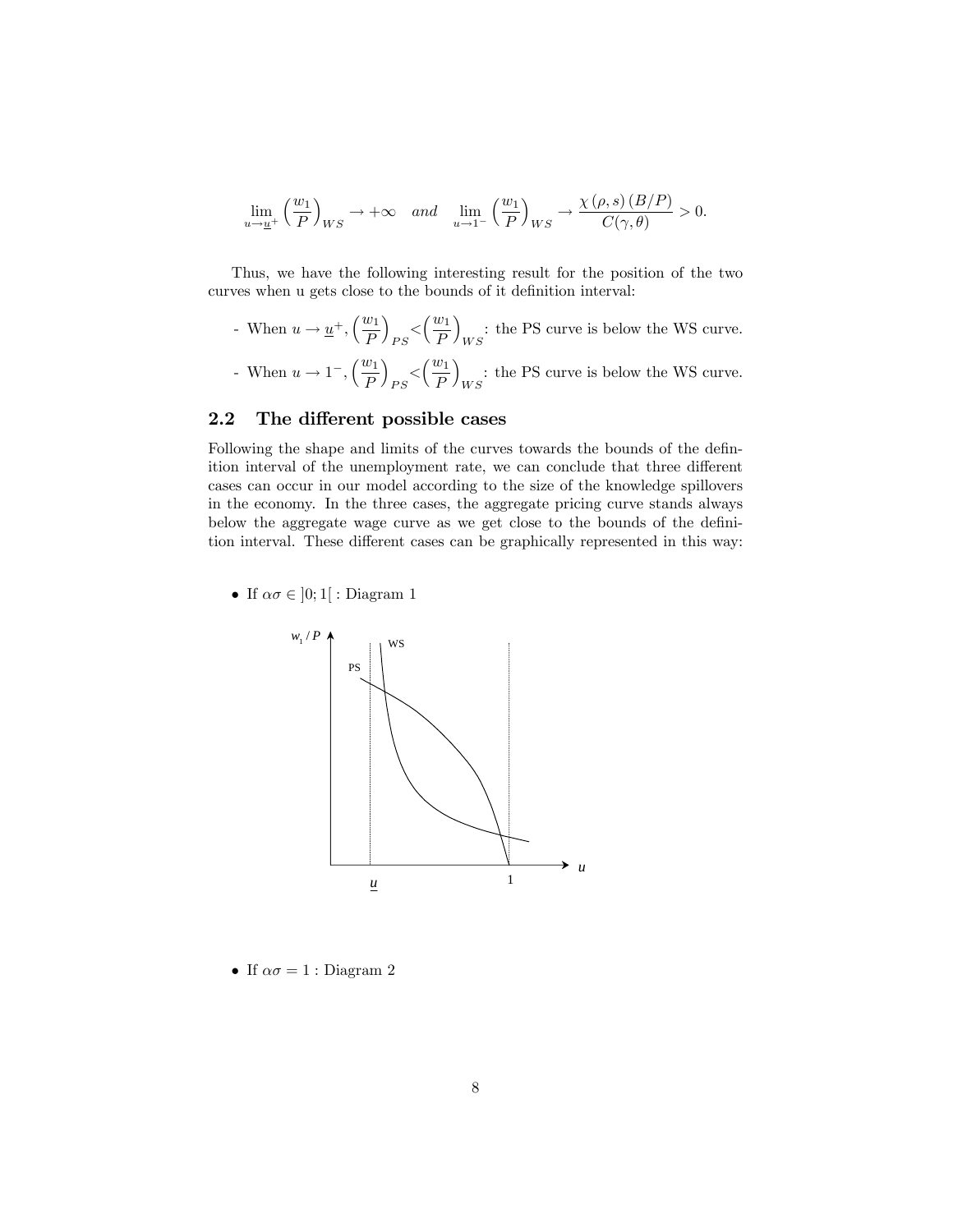

 $\bullet\,$  If  $\alpha\sigma>1$  : Diagram  $3$ 



The diagrams show us that it exists two equilibria if and only if  $\alpha \sigma \in [0; 1]$ , i.e. if the size of knowledge spillovers is not too large, more specifically if the returns to scale at the aggregate level are not above 2. If the size of knowledge spillovers is too important ( $\alpha \sigma > 1$ ) and the returns to scale too large, no equilibrium exists. Consequently, in what follows we assume that the condition  $\alpha \sigma \in [0; 1]$  is always satisfied and the case with no equilibrium is moved aside from the analysis.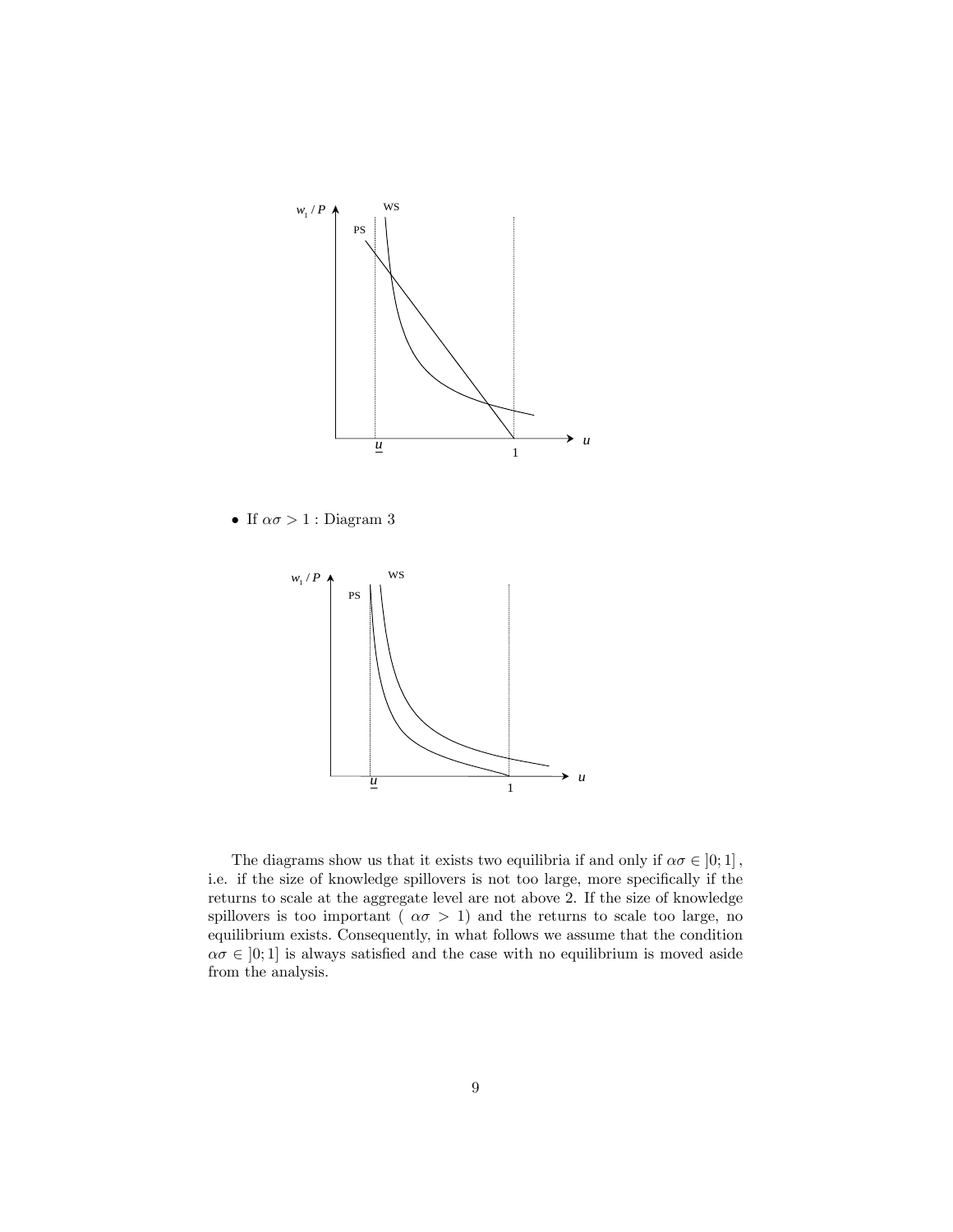## 2.3 Multiple unemployment equilibria

As we can see on the diagrams 1 and 2, both equilibria correspond to the intersections between the PS and WS curves.

Let  $\Gamma(u) = \left(\frac{w_1}{P}\right)$  $\overline{ }$  $_{PS}$  –  $\ell^{w_1}$ P  $\overline{ }$  $W_S$ , both equilibria correspond to the roots of this expression.

**Proposition 3** When  $\alpha \sigma \in [0; 1]$  the economy exhibits two distinct unemployment equilibria which belong to the interval  $u \in [u; 1]$ .

We demonstrate easily that the expression  $\Gamma(u)$  is concave on the interval  $u \in [u; 1]$  when  $\alpha \sigma \in [0; 1]$ . It reaches its maximum above the abscise axis and it cuts this axis twice in the interval  $u \in [u; 1]$  (for more detailed calculations see annex A).

According to the diagrams 1 and 2, we can characterize the two equilibria as follow: one named the "low equilibrium" with a high unemployment rate and a low high-skillde labor real wage  $(u_L, \left(\frac{w_1}{R}\right))$ P  $\overline{ }$ ) and another named the "high" equilibrium" with a low unemployment rate and a high high-skilled labor real wage  $(u_H, \left(\frac{w_1}{R}\right))$ P  $\overline{ }$  $\binom{H}{H}$  .

# 3 Effects of an exogenous increase in the minimum wage

In this section, we first analyze the effects of an exogenous increase in the minimum wage on the unemployment equilibrium and the high-skilled labor real wage thanks to a static comparative exercise. Then, we find that a policy that would raise the minimum wage would have no effect on the unemployment equilibrium and reduces the purchasing power of the high-skilled workers and this whatever the nature of the equilibrium. Later, we compare these findings with those of Card and Krueger (1995) and we find some similarities. The problem of equilibrium selection is not discussed.

## 3.1 Static comparative analysis

A policy that implements a rise in the nominal minimum wage is translated in our model in an increase in the parameter  $\theta$ .

**Proposition 4** Whatever the nature of the equilibrium, an increase in the nominal minimum wage has no effect on the unemployment equilibrium. Conversely, it involves a decrease in the high-skilled labor real wage equilibrium that is larger when the economy is at the high equilibrium than when it is at the low equilibrium.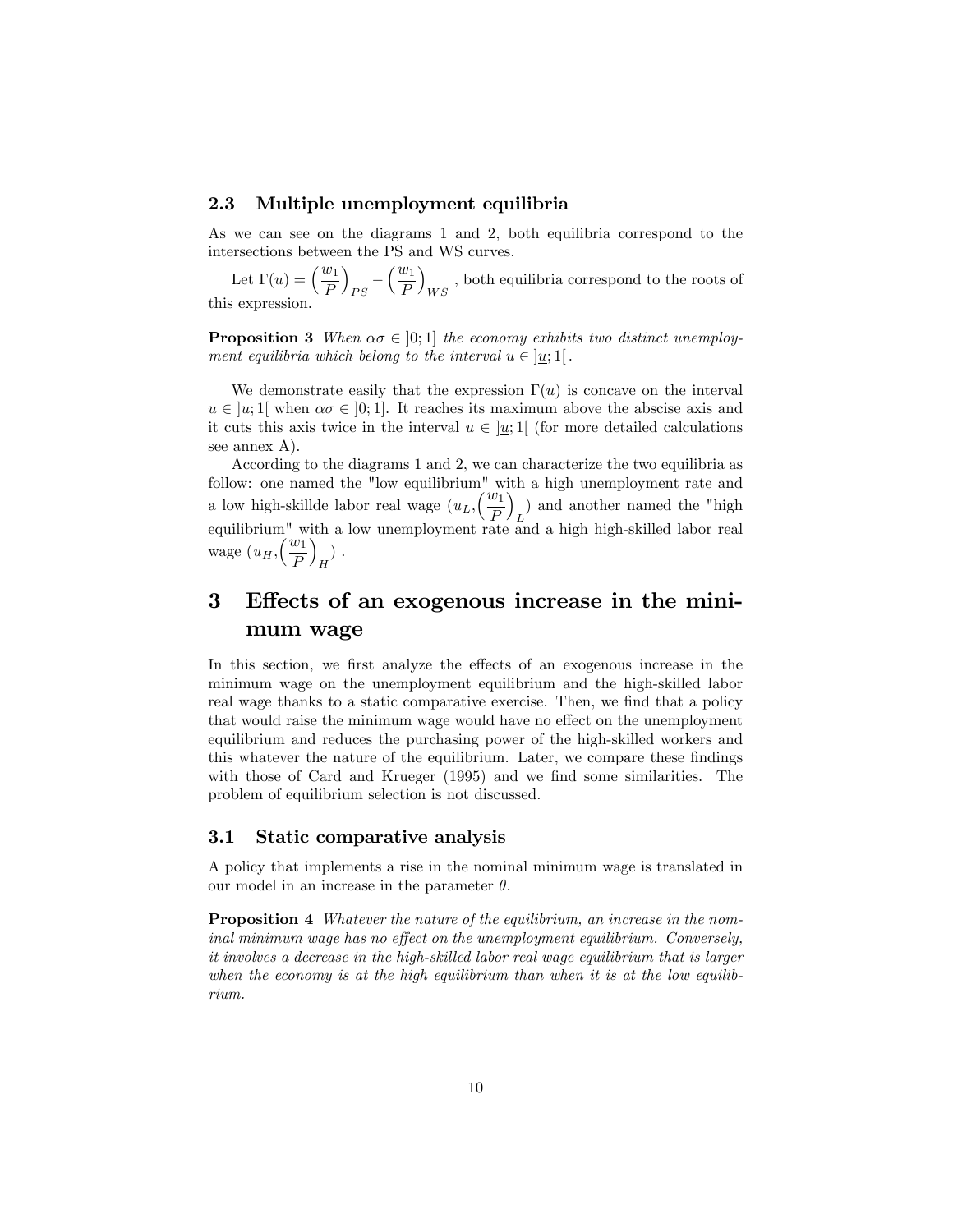We demonstrate using Cramer's rule on the equilibrium system composed of PS and WS curves that  $\frac{du_L}{d\theta} = \frac{du_H}{d\theta} = 0$  and  $\frac{d(\frac{w_1}{P})_H}{d\theta} < \frac{d(\frac{w_1}{P})_L}{d\theta} < 0$  (See the annex B for more details) .

To give an intuition to these results, we may say things in this way: The firm responds only to this exogenous increase in production cost by a rise in its own price. Indeed, the partial derivative of expression (8) shows us that the behavior of the Örm following a such increase is to raise its price proportionally about its low-skilled employment  $\gamma_i^4$ . Given the fact that the trade union weights in the same manner the welfare of both types of workers, it consents to a decrease in the real wage of workers who don't take advantage of this nominal wage rise in order to keep the employment level unchanged, so the negotiations lead to a lower high-skilled labor real wage. In this way, the labor demand of the firm remains unchanged as well as the unemployment equilibrium at the aggregate level.

We can also analyze this effect on the general price level by considering the shift of both curves. The partial derivatives of PS and WS curves give us:

$$
\frac{\partial \left(\frac{w_1}{P}\right)_{PS}}{\partial \theta} = -\left(\frac{w_1}{P}\right)_{PS} \frac{\gamma}{C(\gamma, \theta)} < 0 \tag{20}
$$

$$
\frac{\partial \left(\frac{w_1}{P}\right)_{WS}}{\partial \theta} = -\left(\frac{w_1}{P}\right)_{WS} \frac{\gamma}{C(\gamma, \theta)} < 0 \tag{21}
$$

Since  $\left(\frac{w_1}{P}\right)$  $\overline{ }$  $_{PS}$  =  $\left(\frac{w_1}{P}\right)$ P  $\overline{ }$ at the equilibrium, both curves shift in the  $WS$ . same extent and in the same direction. This is the result of an increase in the price set by the firms. The firm increases its own price which leads to a higher general price level at the general equilibrium and at a lower real wage for the high-skilled workers. The expressions (20) and (21) show also that the variation of the general price level depends on the proportion of low-skilled labor employment in the total employment  $\gamma$ , the larger this proportion, the more the increase of the general price level is. Thus, we can conclude that the increase in the price is large enough to cover the new production cost following an increase in the minimum wage.

An interesting feature of these results is also the fact that the implications of such policy on unemployment are the same whatever the equilibrium of the economy. Indeed, we have the same static comparative result at the low and high equilibrium. Consequently, the selection equilibrium analysis is not required here.

<sup>4</sup>The partial derivative of (8) gives us 
$$
\frac{\partial (\frac{p_i}{P})}{\partial \theta_i} = \left(\frac{s}{s-1}\right) \frac{\gamma_i}{AB(\gamma_i)} (\frac{w_{1i}}{P}) > 0
$$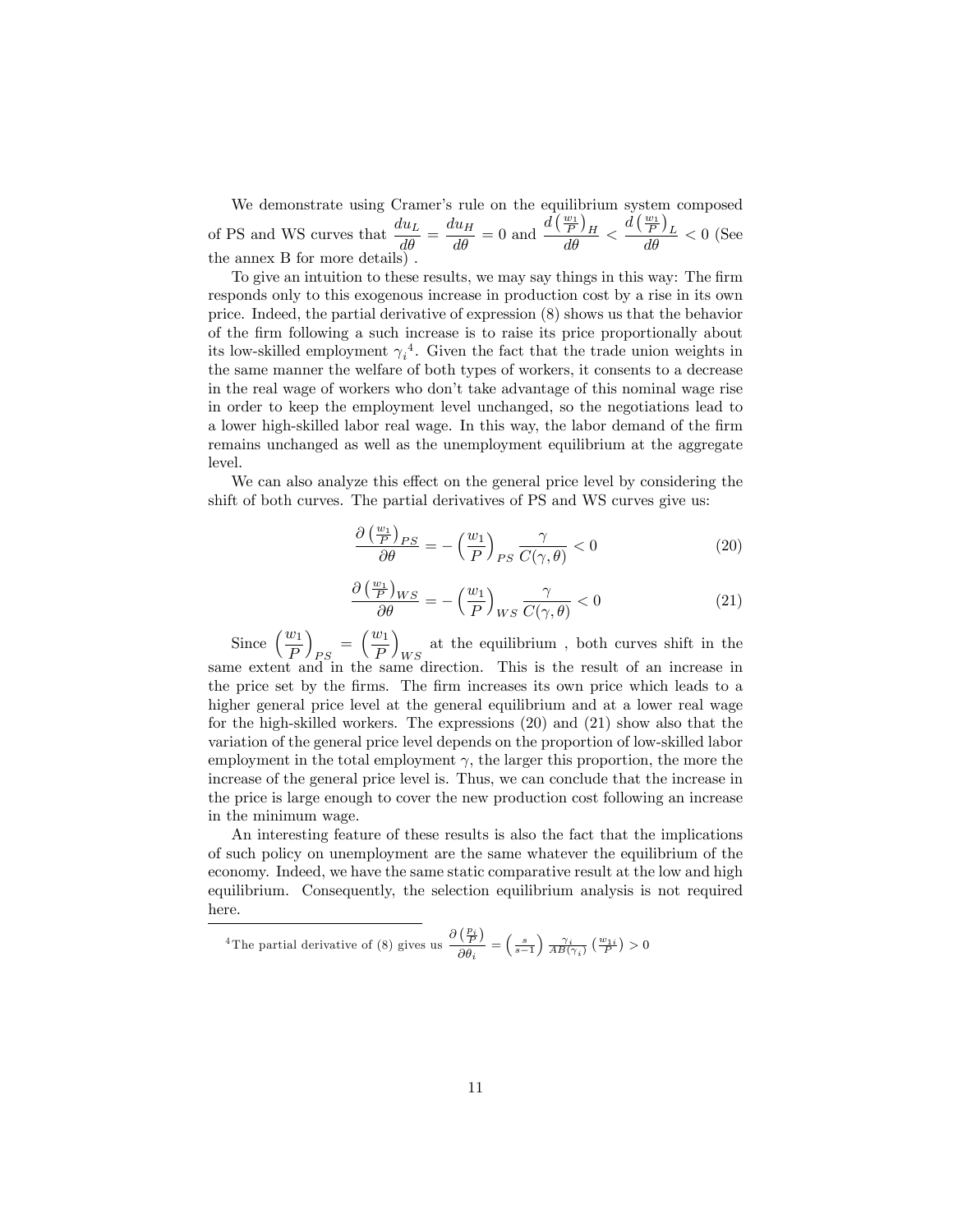## 3.2 Comparisons with Card and Krueger's findings

Card and Krueger  $(1995)$  analyze the effects of such policy by comparing the labor market performances of the  $50 \text{ US states}^5$  before and after the 1990 and 1991 increases in the federal minimum wage.

They identify different employment outcomes on the concerned group of workers affected by this rise in the minimum wage in different time periods and regions of country. There is compelling evidence that the estimated employment effects are insignificantly different from zero. These rises have no negative employment effect and even sometimes a positive employment effect on the concerned group of workers (Card and Krueger, 1995, pp-389). According this evidence, the rise in the minimum wage does not imply a necessary rise on unemployment as most models suggest.

They analyze also the effects of a higher minimum wage on prices in the fastfood restaurants industry which is the leading employer of low-wage workers. Their results show that "the price increases of about the magnitude required to cover the higher cost of labor associated with the rise in the minimum wage" (Card and Krueger, 1995, pp-390).

Another set of their empirical results is about the effect of a higher minimum wage on the distribution of hourly wages. They find that "these increases in the federal minimum wage led to significant increases in wages for workers at the bottom of the wage distribution, and to a reduction in overall wage dispersion" (Card and Krueger, 1995, pp-391).

The two first Card and Krueger's results support strongly our model's results. As for the effect of a higher minimum wage on the distribution of hourly wages, the similarities with our model are more intuitive. Indeed, we cannot show clearly that the rise in minimum wage increases the wage of workers at the bottom of wage distribution due to the discrete types of labor assumption. Nevertheless, our model allows us to conclude that such policy leads to a reduction in real wage dispersion since the real wage of high-skilled labor decreases and the real wage of low-skilled labor increases or remains unchanged<sup>6</sup>.

The most important discrepancy between these empirical evidences and the common theory concerns the employment effect of a higher minimum wage. Therefore, Card and Krueger (1995) attempt to give a theoretical explanation of their Öndings by considering alternative models of labor market from the "textbook" model. They consider models where the wage is either taken by the firm (variants of the "textbook" model) or set by the firm (monopsony model<sup>7</sup>), but never models where the wage of workers paid more than the minimum wage results from a negotiation between the firm and a trade union. Machin and Manning (1994), who examine the impacts of a minimum wage decline on

<sup>5</sup> They divide the states into three groups: two where the wages are high and this increase has little or no effect and one where the wages are low and this increase has important effect.  $6$ The effect of price increase on real minimum wage depend on the extent of this increase,

but in all case it cannot be superior to the extent of nominal minimum wage increase.

<sup>&</sup>lt;sup>7</sup> Machin and Manning (1994): "A monopsonistic labor market is one in which an employer possesses some market power in setting wages, so that the supply of labor to the firm is a positive function of the wage paid."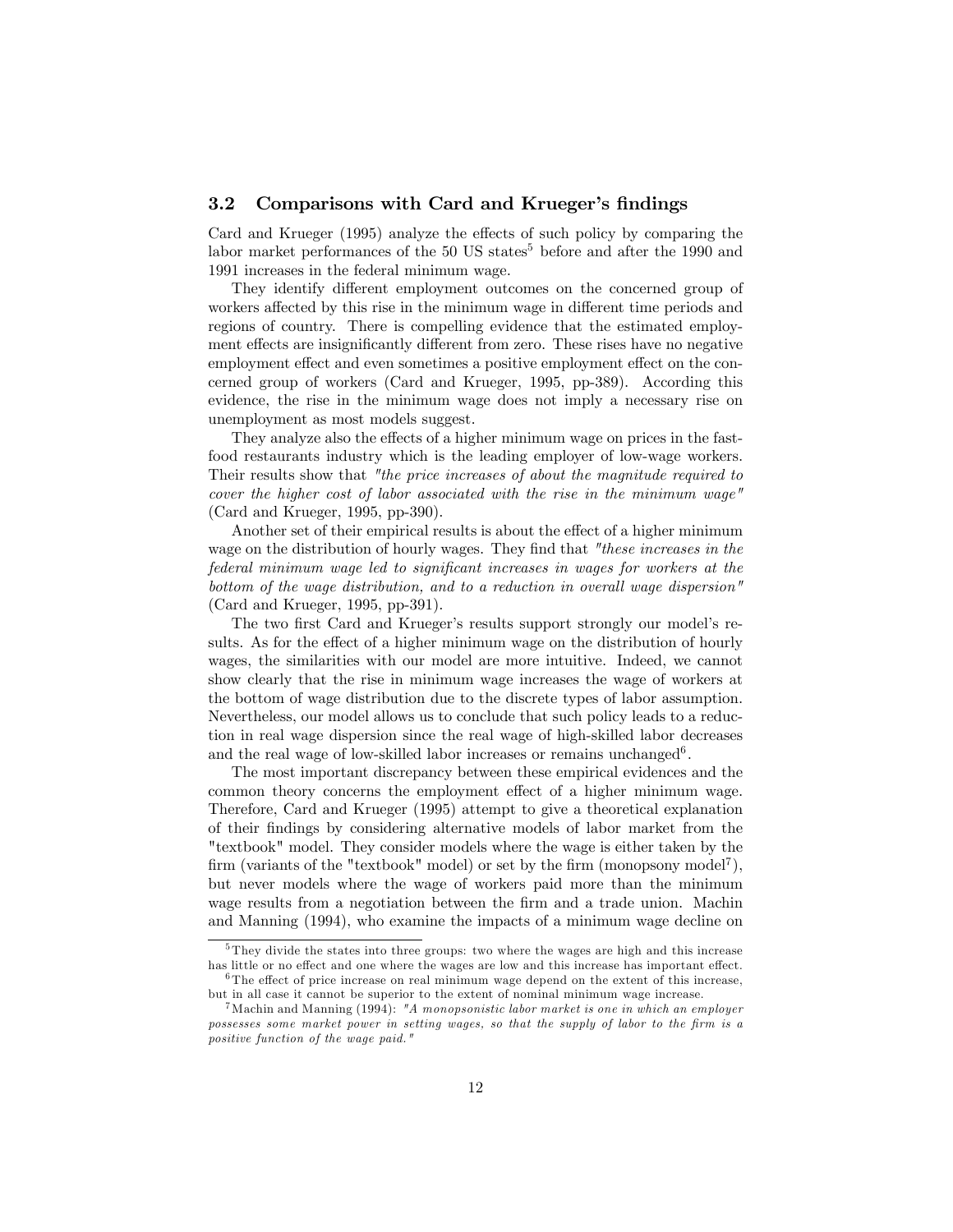employment in U.K., find similar empirical evidences and attempt also to explain theoretically these effects by a monopsony model. Dickens and al. (1999) present a general theoretical model whereby employers have some degree of monopsony and in which minimum wage increases can have positive, neutral or negative effects on employment. Thus, our model can be also considered as an additional theoretical explanation of the effects of minimum wage increase or decrease on the unemployment.

# Conclusion

In this paper, we have presented an imperfectly competitive model in which multiple unemployment equilibria can occur if the aggregate returns to scale of labor are not too high. Then, we show that a minimum wage increase has no effect on unemployment equilibrium but raises the general price level as a result of cost push inflation. Since these results come out irrespective to the nature of the equilibrium, the selection problem is not treated in this paper. Moreover, our analysis makes no allowance to variations in the stock of capital which would be certainly an agenda for further researches.

## References

- [1] Blanchard, O. and Kiyotaki, N. (1987), "Monopolistic competition and the effects of aggregate demand", American Economic review, vol. 77, pp. 647-666;
- [2] Cahuc, P., Saint-Martin, A. and Zylberberg, A. (2001), "The consequences of minimum wage when other wages are bargained overî, European Economic Review, vol.45, pp. 337-352;
- [3] Card, D. and Krueger, A.B. (1995), Myth and Measurement: The new economy of the minimum wage", Princeton University Press;
- [4] Cooper, R.W. (1999), Coordination Games: Complementarities and Macroeconomics, Cambridge University Press;
- [5] Dickens, R., Machin, S. and Manning, A.  $(1999)$ , "The Effects of Minimum Wage on Employment: Theory and Evidence from Britain", Journal of Labor Economics, Vol. 17,  $N^{\circ}1$ , pp. 1-22;
- [6] Machin, S. and Manning, A. (1994), "The effects of minimum wages on wage dispersion and employment: Evidence from the U.K. Wages Councils", Industrial and Labor Relations Review, Vol. 47,  $N^{\circ}2$ , pp. 319-329;
- $[7]$  Manning, A.  $(1990)$ , "Imperfect competition, multiple equilibria and unemployment policy", The Economic Journal, Vol.100,  $N^{\circ}400$ , Conference Papers (1990), pp. 151-162;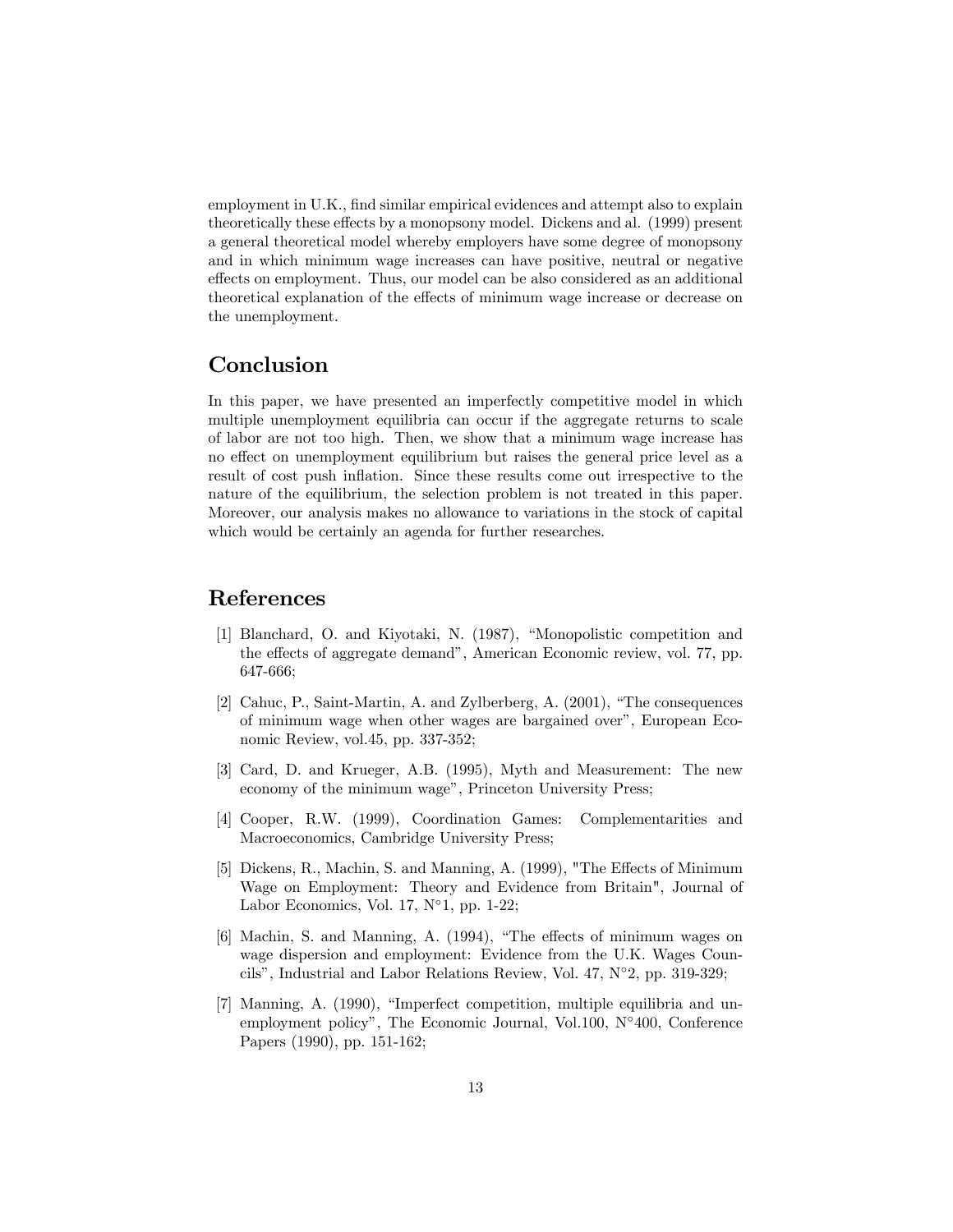- [8] Manning, A. (1992), "Multiple unemployment equilibria in the British labour market, Some empirical evidence", European Economic Review, Vol.36, pp. 1333-1365;
- [9] Manning, A.  $(1995)$ , "How do we know that real wages are too high?", The Quarterly journal of Economics, Vol. 110, November, pp. 1111-1126;
- $[10]$  Julien, L.A. and Sanz, N.  $(2007)$ , "Coûts de transaction, équilibres multiples avec chômage et concurrence monopolistique : Un réexamen du modèle WS-PS", Revue Economique, vol. 58, N°2, mars 2007, pp. 311-330;
- [11] Rebitzer, J.B. and Taylor, L.J. (1995), "The consequence of minimum wage laws: Some new theoretical ideas", Journal of Public Economics, Vol. 56, pp. 245-255;
- [12] Romer, P.M. (1986), "Increasing Returns and Long-Run Growth", Journal of Political Economy, Vol. 94,  $N^{\circ}$  5, pp. 1002-1037.

## ANNEX

#### Annex A. Proof of proposition 3

Let  $\Gamma(u) = \left(\frac{w_1}{P}\right)$  $\overline{ }$  $\frac{1}{PS}^{-1}$  $\ell^{w_1}$ P  $\overline{ }$ defined on  $u \in [\underline{u}, 1]$ , with  $\Gamma(u) \in C^2$ . Then, we must show that  $\Gamma(u)$  admits two distinct positive roots in the interval u when  $\alpha \sigma \in [0; 1]$  i.e. that  $\Gamma(u)$  cuts twice the abscissa axis in the interval of  $u \in [u; 1]$ in the space  $(u, \frac{w_1}{R})$  $\frac{X_1}{P}$ ).

 $\Gamma(u)$  is a concave function on the interval  $u \in [u; 1]$  when  $\alpha \sigma \in [0; 1]$ . Indeed, we have:

$$
\frac{\partial^2 \Gamma(u)}{\partial u^2} = \frac{\partial^2 \left(\frac{w_1}{P}\right)_{PS}}{\partial u^2} - \frac{\partial^2 \left(\frac{w_1}{P}\right)_{WS}}{\partial u^2} < 0
$$

Furthermore, we have:

$$
\lim_{u \to \underline{u}} \Gamma(u) \to -\infty \quad > \quad \lim_{u \to 1^-} \Gamma(u) \to -\frac{\chi(\rho, s) (B/P)}{C(\gamma, \theta)}
$$

Now, we just verify that a part of the graph of the function  $\Gamma(u)$  is above the abscissa axis in the interval of  $u \in [u; 1]$  when  $\alpha \sigma \in [0; 1]$ , so we show that its maximum is positive and belongs to the interval of  $u \in ]\underline{u};1[$ .

The polynom  $\Gamma_u(u) = \frac{\partial (\frac{w_1}{P})_{PS}}{\partial u} \frac{\partial (\frac{w_1}{P})_{WS}}{\partial u}$  is null when  $\frac{\partial (\frac{w_1}{P})}{\partial u}$  $\frac{-\alpha\sigma}{(1-u)} - \frac{(1-\chi\left(\rho,s\right))}{\left[1-\chi\left(\rho,s\right)\left(1-\right)\right]}$  $\left[1-\chi\left(\rho,s\right)\left(1-u\right)\right]u$  $\vert w_1 \vert$ P is null. This polynom has one positive root  $\widetilde{u} = \frac{(1 - \alpha \sigma) \left[ \chi(\rho, s) - 1 \right] - \sqrt{\Delta}}{-2\alpha \sigma \chi(\rho, s)}$  $\frac{1}{2} \frac{\lambda \left( \rho, \sigma \right) - 1}{\lambda} - 2 \alpha \sigma \chi \left( \rho, s \right)$